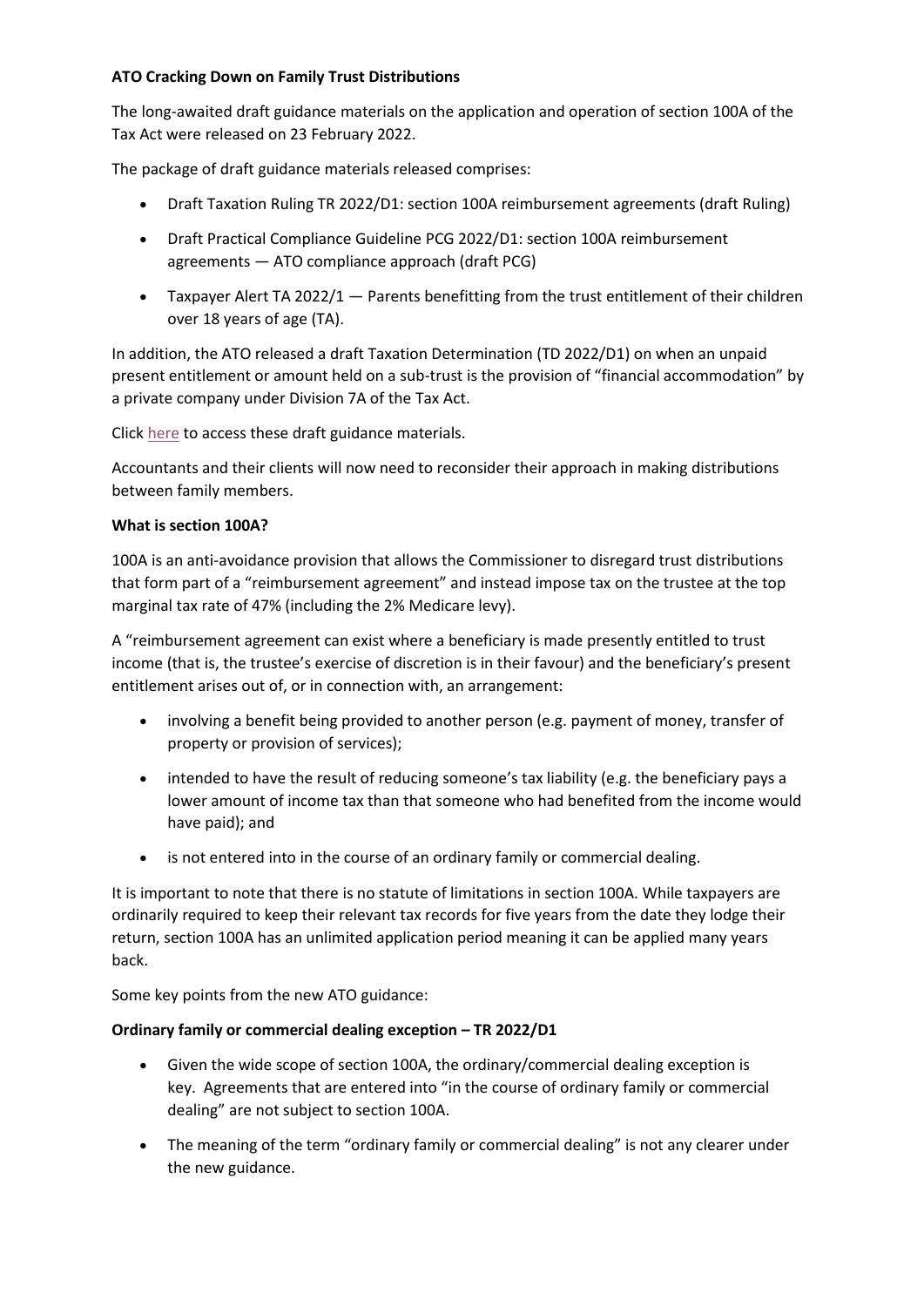- Having said that, the ATO's view is that there is an "ordinary family or commercial dealing" where the arrangement is capable of being explained by regular familial or commercial objects and do not demonstrate a purpose of tax avoidance. This will depend on the facts at hand.
- To determine whether the exception can apply, an assessment is required of the particular familial or commercial relationships of relevant parties (e.g. the family group) and determine whether the trust distributions (or arrangement) are capable of being explained by *ordinary* familial and/or commercial objects.
- An arrangement that is commonplace and involves no artificiality is not necessarily an "ordinary family or commercial dealing". However, an arrangement that is clearly tax driven and which make the arrangement appear artificial or contrived is unlikely to satisfy the exception.
- For example, a trustee making a lower-taxed beneficiary presently entitled to trust income while paying the underlying funds to another person or persons who would otherwise pay higher tax will not be an agreement entered into in the course of ordinary dealing solely because it can be explained as increasing collective post-tax family or group wealth.
- The ATO sets out 9 examples in TR 2022/D1 on how section 100A can apply. These examples include:
	- (a) Trusts established under a will;
	- (b) Distribution to spouses;
	- (c) Gifts from parents to a child;
	- (d) Unpaid entitlements held on separate trusts; and
	- (e) Loans on commercial terms.

## **ATO compliance approach on section 100A – PCG 2022/D1**

The Practical Compliance Guideline shows the sorts of trust arrangements that the ATO is dedicating compliance resources on section 100A. There are 4 risk zones – White, Green, Blue and Red - both ends of the "risk spectrum" are considered below:

#### **White zone**

The ATO will not consider the application of section 100A for arrangements entered into in income years that ended before 1 July 2014 unless:

- the ATO is already reviewing the taxpayer's income tax affairs for those years;
- the arrangement was entered into *before*1 July 2014 and continues after that date; or
- the trust and beneficiary tax returns that were required to be lodged for those years were not lodged before 1 July 2017.

#### **Red zone**

These are arrangements where:

- the beneficiaries entitlements appear to be motivated by sheltering the trust's net income from higher rates; and
- the arrangement involves contrived elements directed at enabling someone other than the presently entitled beneficiary having the use and enjoyment of economic benefits referable to the trust net income.